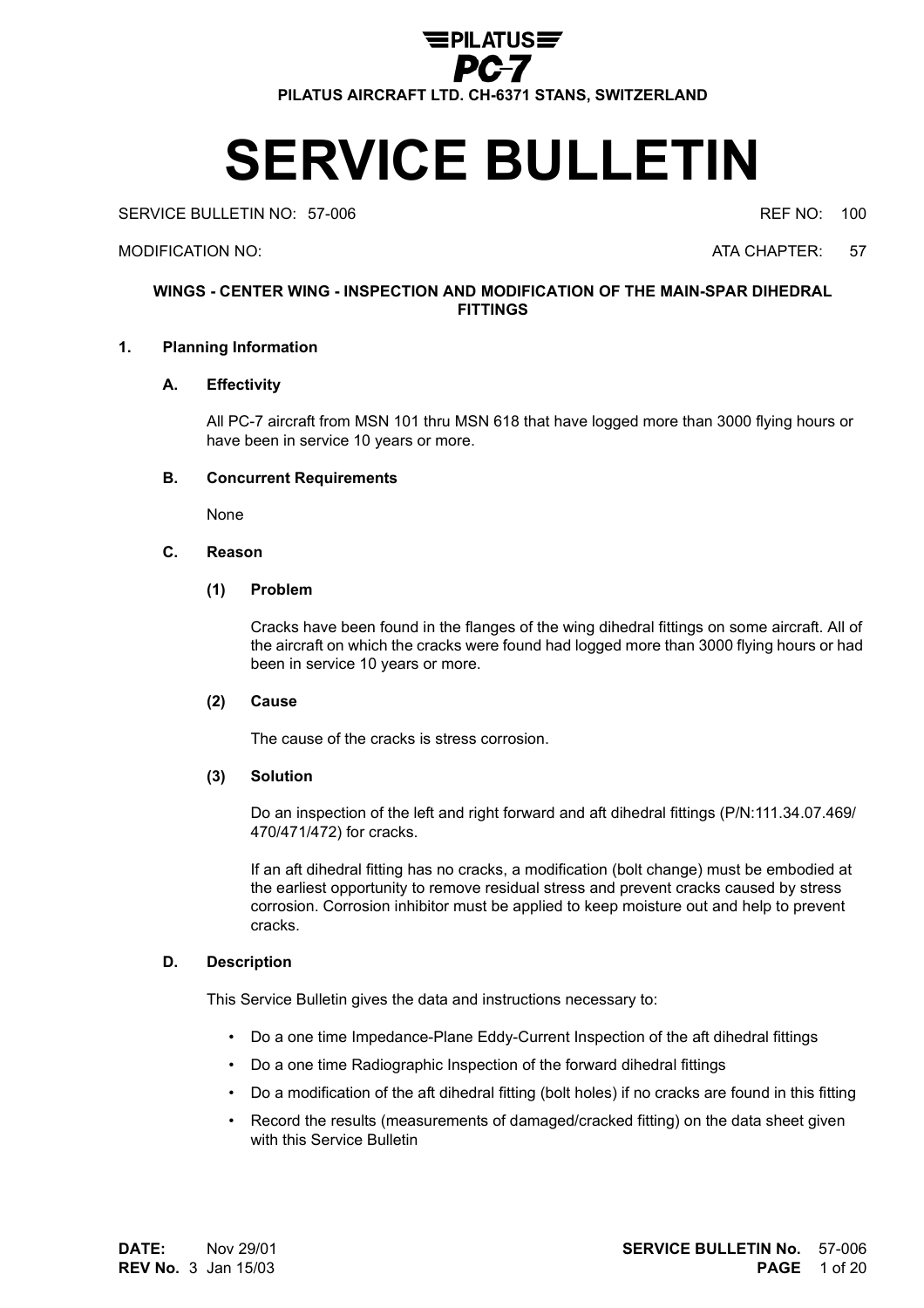

The fittings must be inspected at regular intervals as given in the Aircraft Maintenance Manual (AMM) 05-10-00. It is not necessary to do repeat inspections if the bolt hole modification has been embodied or if you install new fittings P/N: 557.10.09.071 or 557.10.09.072.

The minimum operator level necessary for the inspection procedures is NDI/NDT Level 2 and Radiographic Inspection (RI) or equivalent.

Revision 1. to this Service Bulletin changes the quantity of Materials to be Purchased. This makes sure that Operators know that the quantity given is for one aft fitting. There are two aft fittings per aircraft. It is necessary to modify an aft fitting only if no cracks are found in the fitting.

Revision 2 to this Service Bulletin:

- Adds a check of the grip length of the replacement bolts when aft bolt holes are modified.
- Changes the time at which the bolt hole modification must be embodied for fittings in which all four bolt holes have no cracks. But if the modification is not embodied, the repeat inspections must be done at the intervals given in AMM, 05-10-00, Page Block 1.
- Changes the contents of the Material to be Purchased and the Operator Supplied Tools.
- Changes the Part Number of the replacement washer.

Revision 3 to this Service Bulletin changes the Part Numbers of the modified bolts (2nd Oversize).

#### **E. Compliance**

#### Mandatory.

Inspection required within the next 6 calendar months after the effective date of this Service Bulletin, unless already accomplished.

Modification of aft dihedral fittings (with no cracks in all four bolt holes) must be embodied at the earliest opportunity where manpower and facilities are available, but no later than twelve (12) months after the effective date of this Service Bulletin.

#### **F. Approval**

The technical aspects of this Service Bulletin have been approved by the Federal Office for Civil Aviation (FOCA) of Switzerland as an Airworthiness Directive.

**NOTE:** PILATUS advises Operators/Owners to check with their local Airworthiness Authorities for any changes, local regulations or sanctions that may affect the embodiment of this Service Bulletin.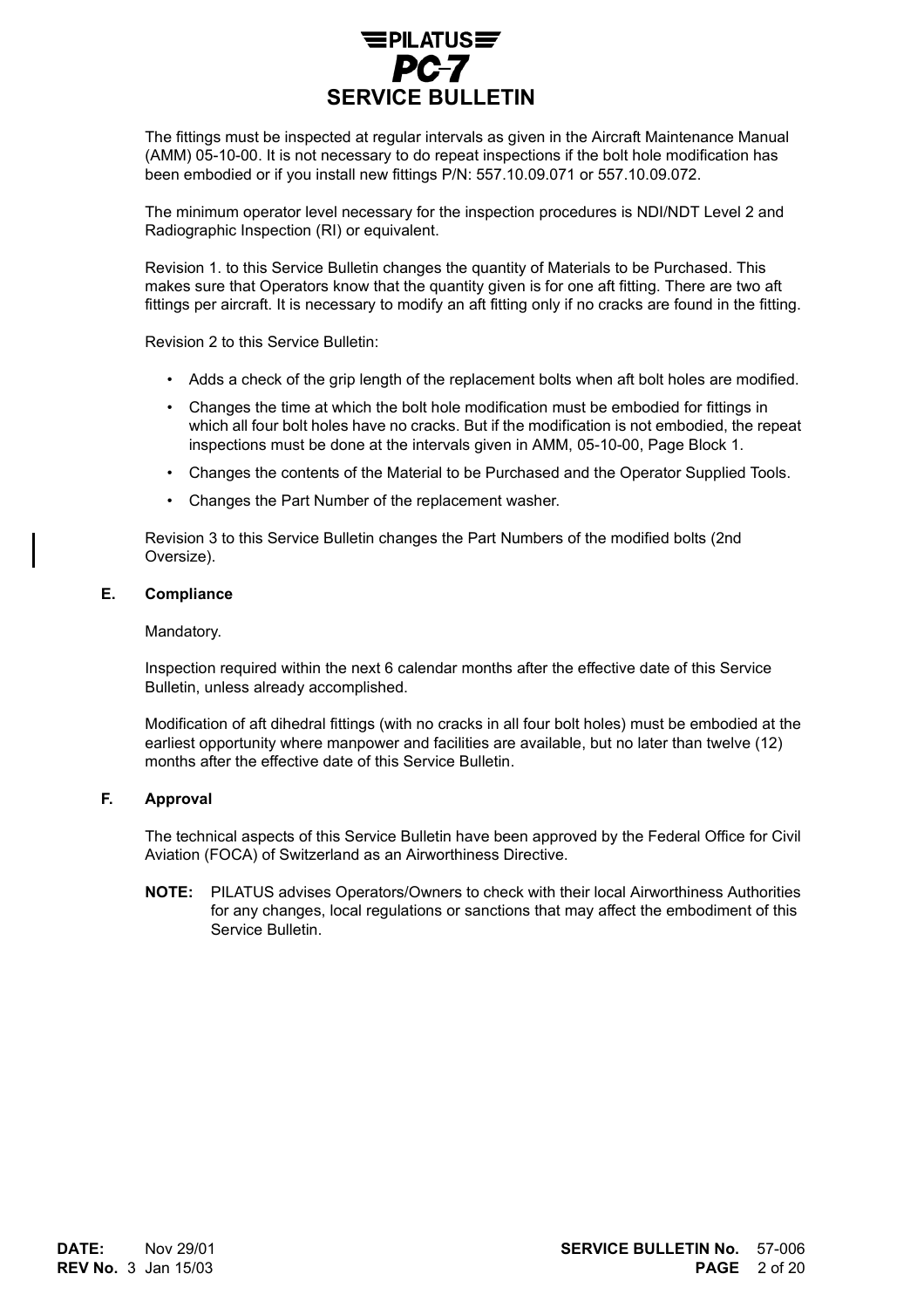# $E$ PILATUS $E$ PC-7 **SERVICE BULLETIN**

#### **G. Manpower**

|                                          | Total without<br>modification to aft<br>fittings | Total with<br>modification to aft<br>fittings |
|------------------------------------------|--------------------------------------------------|-----------------------------------------------|
| Preparation                              | 4                                                | 4                                             |
| Inspection                               | 5                                                | 5                                             |
| Modification to serviceable aft fittings | X                                                | 20                                            |
| Close up                                 | 3                                                | 3                                             |
| TOTAL MAN-HOURS                          | 12                                               | 32                                            |

#### **H. Weight and Balance**

**(1) Weight Change**

None.

# **(2) Moment Change**

None.

#### **I. Electrical Load Data**

Not changed.

#### **J. Software**

Not changed.

# **K. References**

AMM, 05-10-00, 07-00-00, 08-00-00, 12-00-00, 12-11-28 and 32-30-00.

Structural Repair Manual (SRM), 51-10-02.

#### **L. Publications Affected**

AMM, 57-10-00 and 57-10-01.

#### **M. Interchangeability of Parts**

Not affected.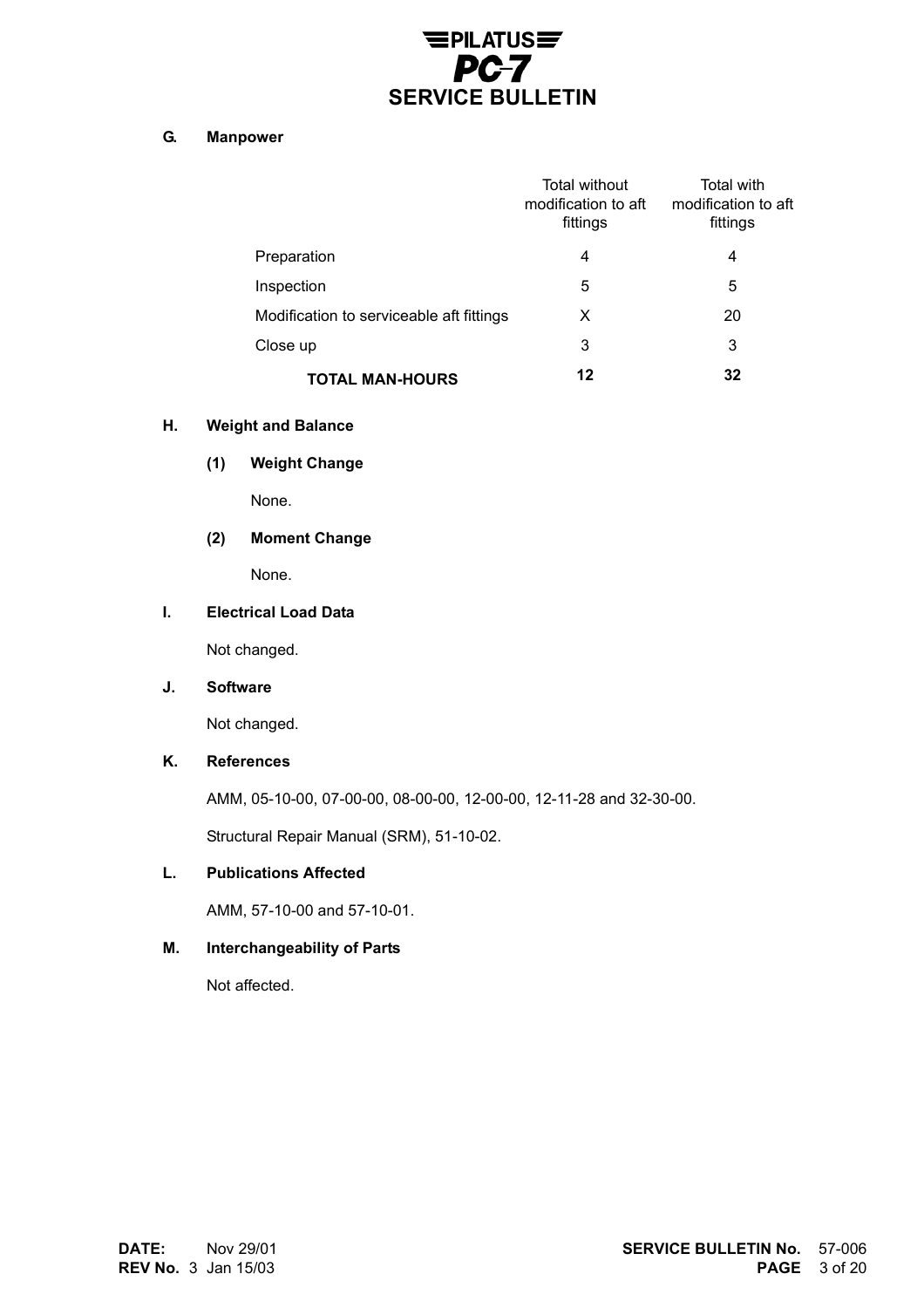

#### **2. Material Information**

#### **A. Materials Necessary for Each Aircraft**

#### **(1) Materials to be Purchased**

These items, which are installed at the aft fittings, are only necessary if the aft dihedral fitting has no cracks in the upper or lower flanges:

| New Part No.                                                                                                                   | Description                             | Old Part No.  | Qty               | Disp. Code | Fig | Item           |
|--------------------------------------------------------------------------------------------------------------------------------|-----------------------------------------|---------------|-------------------|------------|-----|----------------|
| 557.10.09.056                                                                                                                  | Modified Bolt (Lower)<br>1st Oversize   | 932.19.60.807 | 2 each<br>fitting | D          | 5   | 5              |
| 557.10.09.057                                                                                                                  | Modified Bolt (Lower)<br>1st Oversize   | 932.19.60.807 | 1 each<br>fitting | D          | 5   | 6              |
| 557.10.09.058                                                                                                                  | Modified Bolt (Upper)<br>1st Oversize   | 933.74.20.014 | 2 each<br>fitting | D          | 5   | $\overline{2}$ |
| 557.10.09.059                                                                                                                  | Modified Bolt (Upper)<br>1st Oversize   | 933.74.20.014 | 1 each<br>fitting | D          | 5   | $\mathbf{1}$   |
| 938.78.11.203                                                                                                                  | Washer, Flat                            | 938.77.11.112 | 4 each<br>fitting | D          | 5   | 3              |
| 938.09.14.703                                                                                                                  | <b>Nut</b>                              | 938.07.68.204 | 4 each<br>fitting | D          | 5   | 4              |
| The bolts which follow are necessary only if the bolts holes are damaged and you ream the<br>bolt holes to the second oversize |                                         |               |                   |            |     |                |
| 557.10.09.096                                                                                                                  | Modified Bolt (Lower)<br>(2nd Oversize) | 932.19.60.807 | 2 each<br>fitting | D          | 5   | 5              |
| 557.10.09.097                                                                                                                  | Modified Bolt (Lower)<br>(2nd Oversize) | 932.19.60.807 | 1 each<br>fitting | D          | 5   | 6              |
| 557.10.09.098                                                                                                                  | Modified Bolt (Upper)<br>(2nd Oversize) | 933.74.20.014 | 2 each<br>fitting | D          | 5   | $\overline{2}$ |
| 557.10.09.099                                                                                                                  | Modified Bolt (Upper)<br>(2nd Oversize) | 933.74.20.014 | 1 each<br>fitting | D          | 5   | 1              |

**NOTE:** The parts given above are sufficient to modify one aft-dihedral fitting.

**NOTE:** Bolts are supplied for two grip lengths. The result is that one upper and one lower bolt will not be installed.

Operators who have already ordered and received modified bolts (2nd oversize) 557.10.09.076, 557.10.09.077, 557.10.09.078 or 557.10.09.079 must send them back to PILATUS. PILATUS will send the new modified bolts as replacements.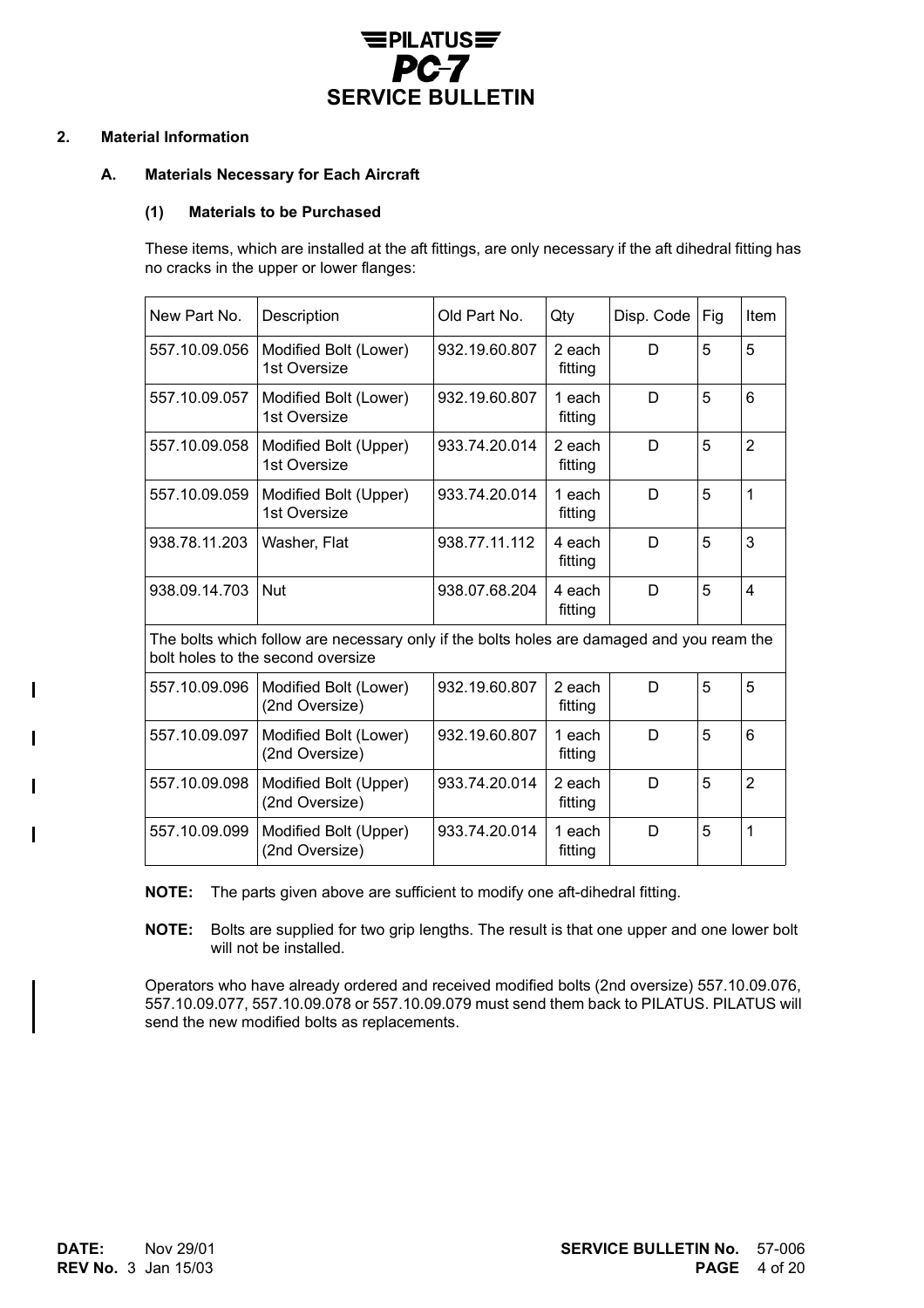

### **(2) Operator Supplied Materials**

| Part No.                             | Description                                                    | Qty | Remarks                                                                                                                                                    |
|--------------------------------------|----------------------------------------------------------------|-----|------------------------------------------------------------------------------------------------------------------------------------------------------------|
| 908.18.12.080<br>or<br>908.18.12.085 | Dinitrol AV 30<br>(water-displacing corrosion<br>preventative) | A/R | Material Item No. P10-005C<br>(MIL-C-16173).<br>Part No. 908.18.12.080 is a 20 liter<br>container.<br>Part No. 908.18.12.085 is a 400 ml<br>aerosol spray. |
|                                      | <b>Isopropyl Alcohol</b>                                       | A/R | Material Item No. P01-011 (or<br>equivalent)                                                                                                               |
| 910.02.05.031                        | Epoxy Primer, Yellow                                           | A/R | Material Item No. P07-007                                                                                                                                  |
| 910.02.05.032                        | Hardener (for epoxy primer)                                    | A/R | Material Item No. P07-007A                                                                                                                                 |
| 904.49.73.004                        | Cleaning Cloth (lint free)                                     | A/R | Material Item No. P02-003                                                                                                                                  |
| 910.31.20.040                        | Corrosion Preventative -<br>Mastinox 6856H                     | A/R | Material Item No. P04-012                                                                                                                                  |

# **B. Tooling - Cost and Availability**

#### **(1) Tools to be Procured**

Tool Kit No. 513.57.09.085, one for each customer if the aft dihedral fitting has no cracks, which has these parts:

| Part No.      | Description                        | Qty | Remarks                                                         |
|---------------|------------------------------------|-----|-----------------------------------------------------------------|
| 513.57.09.086 | Reamer, Hand Dia 5,044/5,070<br>mm | 1   | To ream aft left and right dihedral-<br>fittings (1st oversize) |
| 513.57.09.078 | Reamer, Hand Dia 5,440/5,466<br>mm | 1   | To ream aft left and right dihedral-<br>fittings (2nd oversize) |
| 901.61.04.024 | Drill, Special Short               |     | Dia. 2,4 mm, titanium-tipped                                    |
| 901.61.04.030 | Drill, Special Short               | 1   | Dia. 3,0 mm, titanium-tipped                                    |
| 513.57.09.071 | <b>Piloted Drill</b>               |     | Dia. 4,8 mm / 3.0 mm                                            |
| 902.41.28.405 | Carbide Burr                       |     | For countersunk bolts only                                      |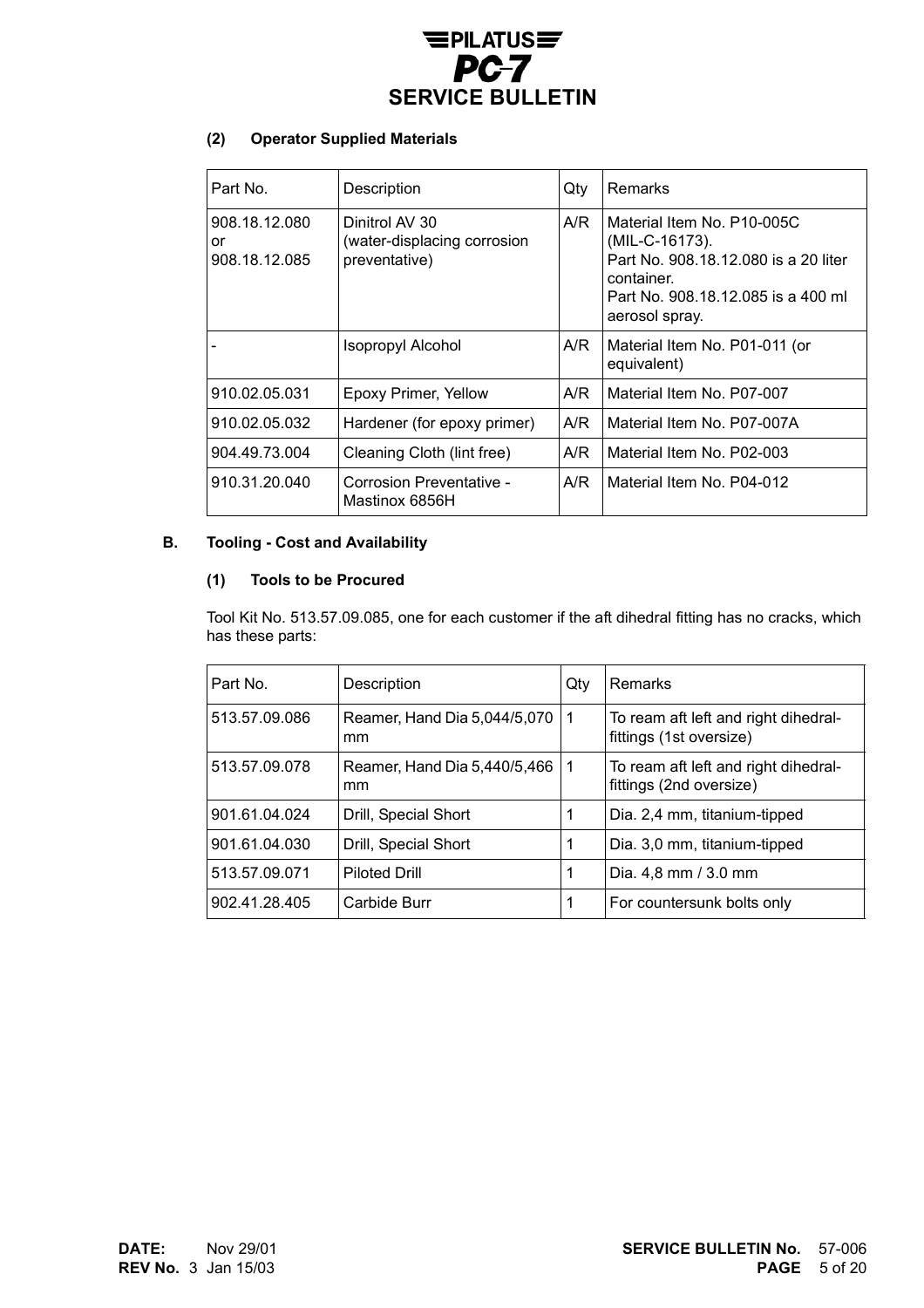

# **(2) Operator Supplied Tools**

| Part No. | Description                                                                            | Remarks                                                                      |
|----------|----------------------------------------------------------------------------------------|------------------------------------------------------------------------------|
| N/A      | <b>Eddy Current NDT Equipment</b>                                                      | <b>Hocking Quick Check Eddy Current</b><br>Instrument or equivalent          |
| N/A      | Shielded Probe and Lead<br>Combination                                                 | 3 mm Diameter, 500 KHz, 90-degree                                            |
| N/A      | Bolthole Probe and Lead<br>Combination                                                 | 5 mm Diameter, 500 KHz                                                       |
| N/A      | <b>Calibration Standard</b>                                                            | 2024T351 Aluminium Block 50 mm x 25mm x<br>4 mm with an EDM slot 0.5 mm deep |
| N/A      | <b>Approved Marking Pen</b>                                                            |                                                                              |
| N/A      | Portable Philips 160KV X-ray<br>generator with focal spot size not<br>more than 1,5 mm | Or equivalent generator                                                      |
| N/A      | Agfa D7Pb Vacupac 10 cm x 40 cm<br>(CUT IN HALF)                                       | Or equivalent                                                                |
| N/A      | <b>Masking Tape</b>                                                                    |                                                                              |
| N/A      | Film viewing equipment                                                                 |                                                                              |
| N/A      | Radiation Survey meter                                                                 |                                                                              |
| N/A      | Personal monitor and<br>thermoluminescent dosimeter                                    |                                                                              |
| N/A      | Automatic or manual film<br>development facility                                       |                                                                              |
| N/A      | Depth Gauge or Hi-Tigue Grip<br>Length Gauge                                           | To measure depth with a precision of 0,1 mm                                  |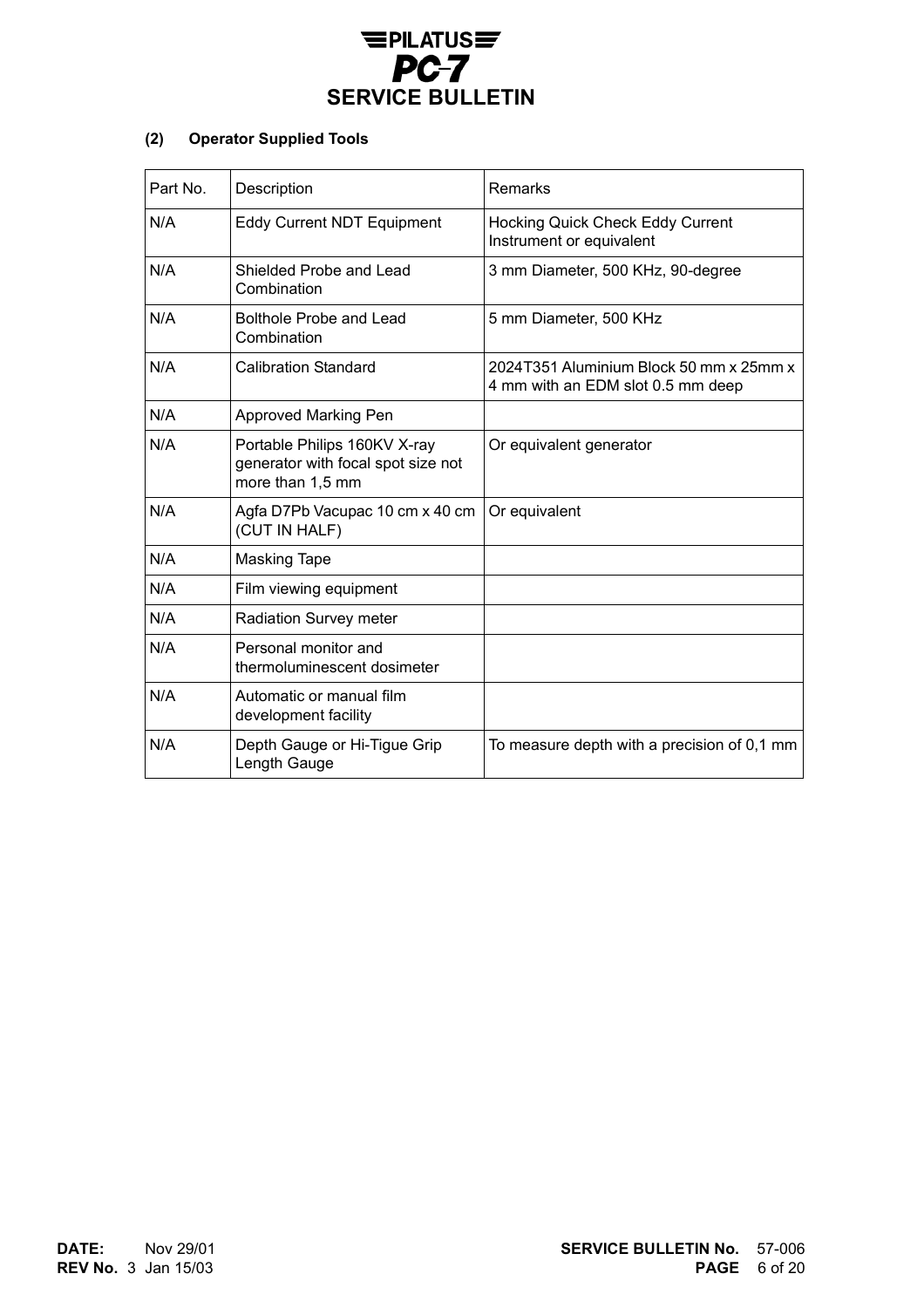

#### **3. Accomplishment Instructions - Aircraft**

**WARNING:** BE CAREFUL WHEN YOU USE THE CONSUMABLE MATERIALS. OBEY THE MANUFACTURER'S HEALTH AND SAFETY INSTRUCTIONS.

#### **A. Preparation**

- (1) Defuel and drain the left and right wing fuel-tanks (Ref. AMM, 12-11-28, Page Block 301).
- (2) Raise the aircraft on jacks (Ref. AMM, 07-00-00, Page Block 1).
- (3) Make the aircraft level (Ref. AMM, 08-00-00, Page Block 1).
- (4) Retract the landing gear sufficiently to get access to the aft dihedral fittings (Ref. AMM, 32-30-00, Page Block 201).
- (5) Remove panels LB3 and RB3 (Ref. AMM, 12-00-00, Page Block 1).
- (6) Clean the flanges of the left and right, upper and lower aft-dihedral fittings with lint free cloth (Item No. P02-003) and isopropyl alcohol (Item No. P01-011) or other approved solvent.

#### **B. Eddy Current Inspection of the Aft Dihedral Fitting Flanges (8 Locations) (Ref. Fig. 1)**

**CAUTION:** EDGE EFFECT AND PART GEOMETRY CAN CAUSE A DEFECT INDICATION.

- (1) Calibrate the Eddy Current Instrument as follows:
	- (a) Initial gain 35 Db.
	- (b) Frequency 500 KHz.
	- (c) Alarm low OFF.
	- (d) Alarm high 50%.
	- (e) Probe selection Absolute.
- (2) Refer to the manufacturer's handbook and calibrate the instrument for an 80% upscale deflection from the 0.5 mm EDM slot of the calibration standard.
- (3) Put the probe on the inspection surface of the lower inboard flange of the left aft dihedralfitting. Put the probe so that it touches the washer of the fastener at the 6 o'clock position (Ref. Fig 1, Detail B).
- (4) Do the balance procedure as given in the manufacturer's handbook.
- (5) From the 6 o'clock position, do a scan around the fastener of the bottom flange. Use the washer as guide. Defect indications will show as a fast upscale movement of the indicator.
- (6) Record the results of the inspection (Ref. Para. C).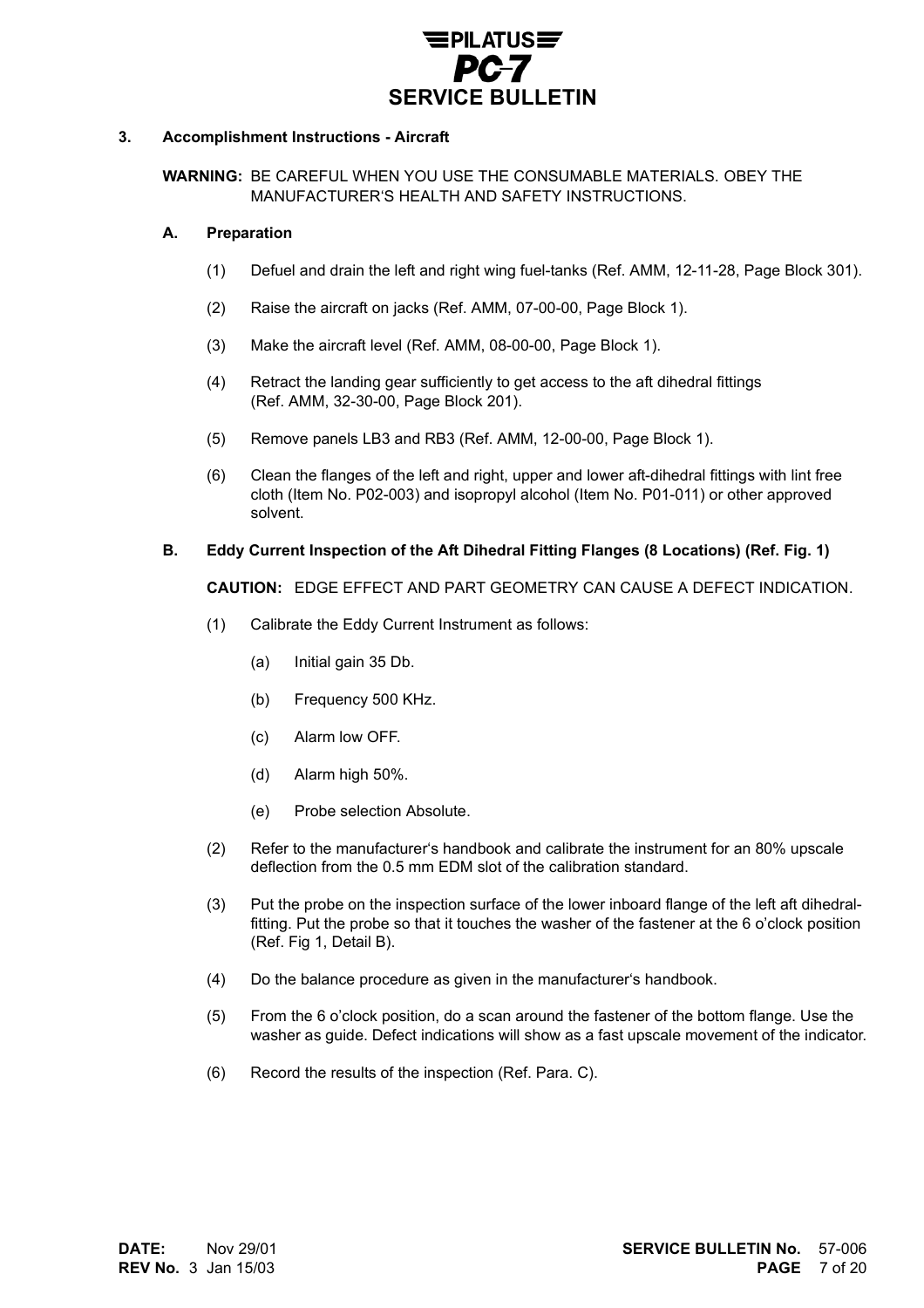

- (7) Do Steps (3) thru (6) again for a scan of the:
	- top inboard flange of the left aft dihedral-fitting
	- upper and lower outboard flanges of the left aft dihedral-fitting.
	- upper and lower, inboard and outboard flanges of the right aft dihedral-fitting.

#### **C. Defect Data for Eddy Current Inspection of the Aft Dihedral Flanges (Ref. Fig. 1 and 2)**

(1) A defect indication in a fitting that can be repeated and is not caused by edge effect or part geometry and is not in the permitted-crack-damage area is not permitted.

Do not fly the aircraft until PILATUS has made an analysis of the results. PILATUS will make a decision on the repair, replacement or inspection frequency necessary for each aircraft.

- (2) If the inspection shows no defects or defect(s) only in the permitted crack-damage area of the aft fittings:
	- (a) Make an entry in the Aircraft Logbook that the brackets have had an Impedance-Plane Eddy-Current Inspection.
	- (b) Repeat inspections of the bolt holes are necessary (Ref. AMM 05-10-00, Page Block 1).
- (3) If the inspection shows no defects in all four bolt holes, the aft dihedral-fitting bolt-holes must be modified at the earliest servicing opportunity (Para. D). This modification will prevent the start of stress corrosion cracks. It is not necessary to do repeat inspections of the bolt holes after modification.
- (4) Use the Inspection Report Form (Figure 3) to tell the result of the inspection to PILATUS (Ref. Para.I).

#### **D. Modification of the Aft Dihedral Fitting and Spar-Cap Bolt Holes (Ref. Fig. 5)**

Only do this modification to aft dihedral fittings at locations which have no cracks in the flanges. The modification removes high remaining stress from around the bolt holes so that stress corrosion will not start.

This procedure is only applicable to a left and right aft-dihedral fitting in which all four bolt holes (two upper and two lower) have no cracks.

(1) Remove and discard the nuts (4) and washers (3).

#### **CAUTION:** DO NOT USE A DRIFT TO REMOVE DAMAGED, BENT OR VERY TIGHT BOLTS IN THE DIRECTION OF THE WING EXTERNAL SKIN. REMOVAL OF SUCH BOLTS IN THIS DIRECTION CAN CAUSE DAMAGE TO THE SKIN.

- (2) Remove the two bolts from the upper flange and the two bolts from the lower flange of the aft dihedral fitting as follows:
	- (a) Put protective covers on the wing external surface, specially in the area around the upper and lower flange bolts.
	- (b) Use an applicable drift and carefully punch the bolts (1), (2), (5) and (6) until the threaded end of the bolt is flush with the fitting flange. Make sure the drift has no sharp edges. Use different length drifts as necessary to prevent damage to the wing skin until you can remove the bolts.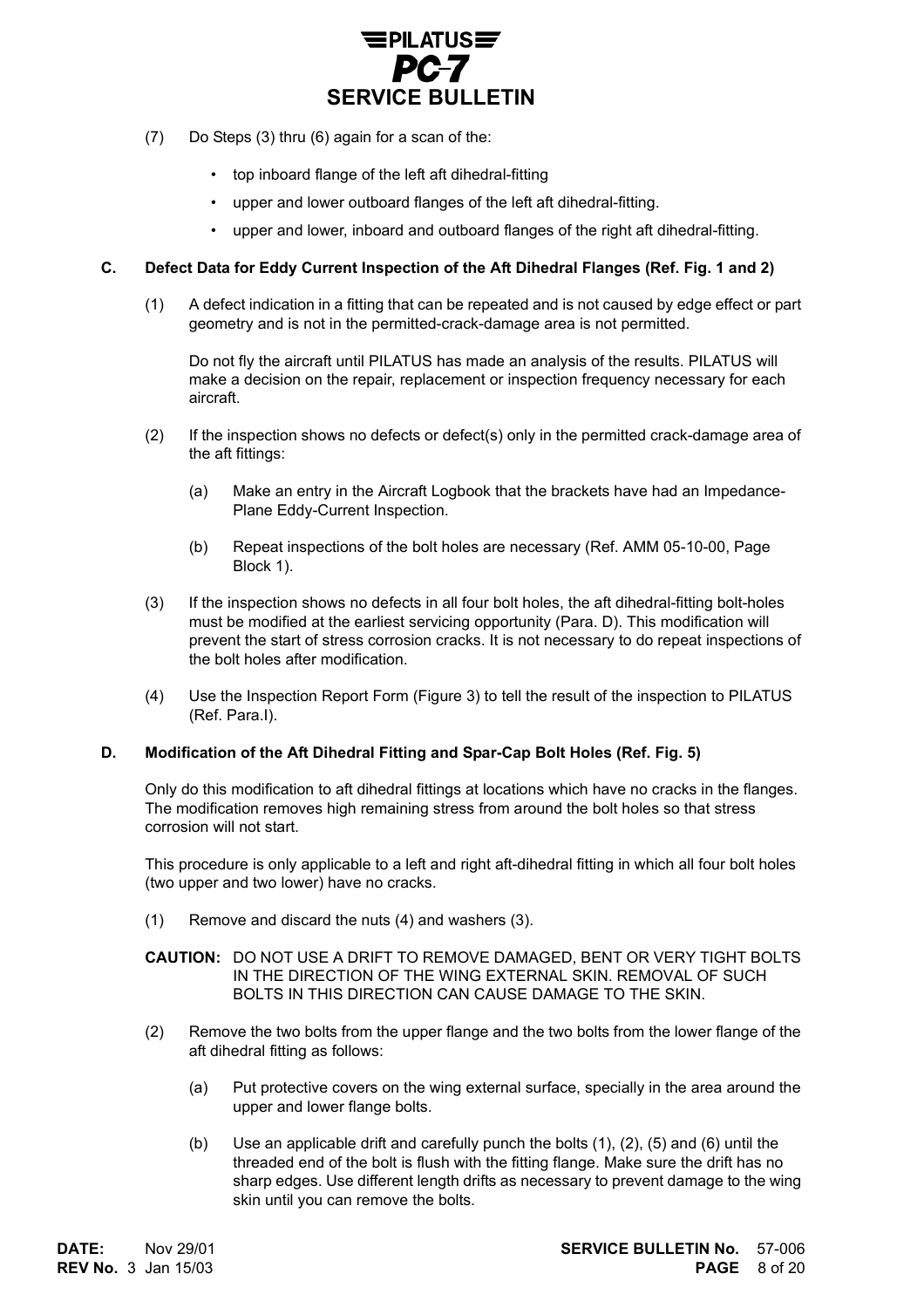

- (c) Do Step (3) of this procedure if it is too difficult to remove the bolts with a punch.
- (3) Remove bolts which could not be removed in Step (2), as follows:

**CAUTION:** MAKE SURE THE RECESS YOU MAKE IS IN THE CENTER OF THE BOLT HEAD.

- (a) Use a carbide burr and carefully grind the screwdriver slots from the countersunk bolt heads.
- (b) Drill the heads from the bolts. Start with the 2,4 mm titanium-tipped drill, then the 3,0 mm titanium-tipped drill and complete the task with the 4,8 mm piloted drill. Do not damage the countersink in the wing skin.
- (c) Use an applicable drift and carefully punch the bolts through the spar and the flange of the dihedral fitting.
- (4) Use the reamer (P/N: 513.57.09.086) to increase the diameter of the bolt holes to between 5,044 and 5,070 mm (0.1986 and 0.1996 in.).
- (5) Make sure the holes in the fitting have no sharp edges. Remove burrs as necessary and remove unwanted material from the fitting.
- (6) Do the Impedance-Plane Eddy Current Inspection of the bolt holes in the flanges (Para. E).
- (7) Measure the grip length of the aft fitting lower-bolt-holes to find which replacement bolt to install
	- (a) If the grip length is equal to or greater than 25,2 mm, use bolt P/N: 557.10.09.056.
	- (b) If the grip length is less than 25,2 mm, use bolt is P/N: 557.10.09.057.
- (8) If the aft fitting lower-bolt-hole is damaged, install the next oversize bolt
	- (a) Use a reamer (P/N: 513.57.09.078) to increase the diameter of the bolt holes to between 5,440 and 5,466 mm (0.2142 and 0.2152 in.)
	- (b) Measure the grip length of the aft fitting lower-bolt-holes to find which replacement bolt to install
		- $(i)$  If the grip length is equal to or greater than 25,2 mm, use bolt P/N: 557.10.09.096.
		- (ii) If the grip length is less than 25,2 mm, use bolt P/N: 557.10.09.097.
		- (iii) Make sure the holes in the fitting have no sharp edges. Remove burrs as necessary and remove unwanted material from the fitting.
		- (iv) Do the Impedance-Plane Eddy Current Inspection of the bolt holes in the flanges (Para. E).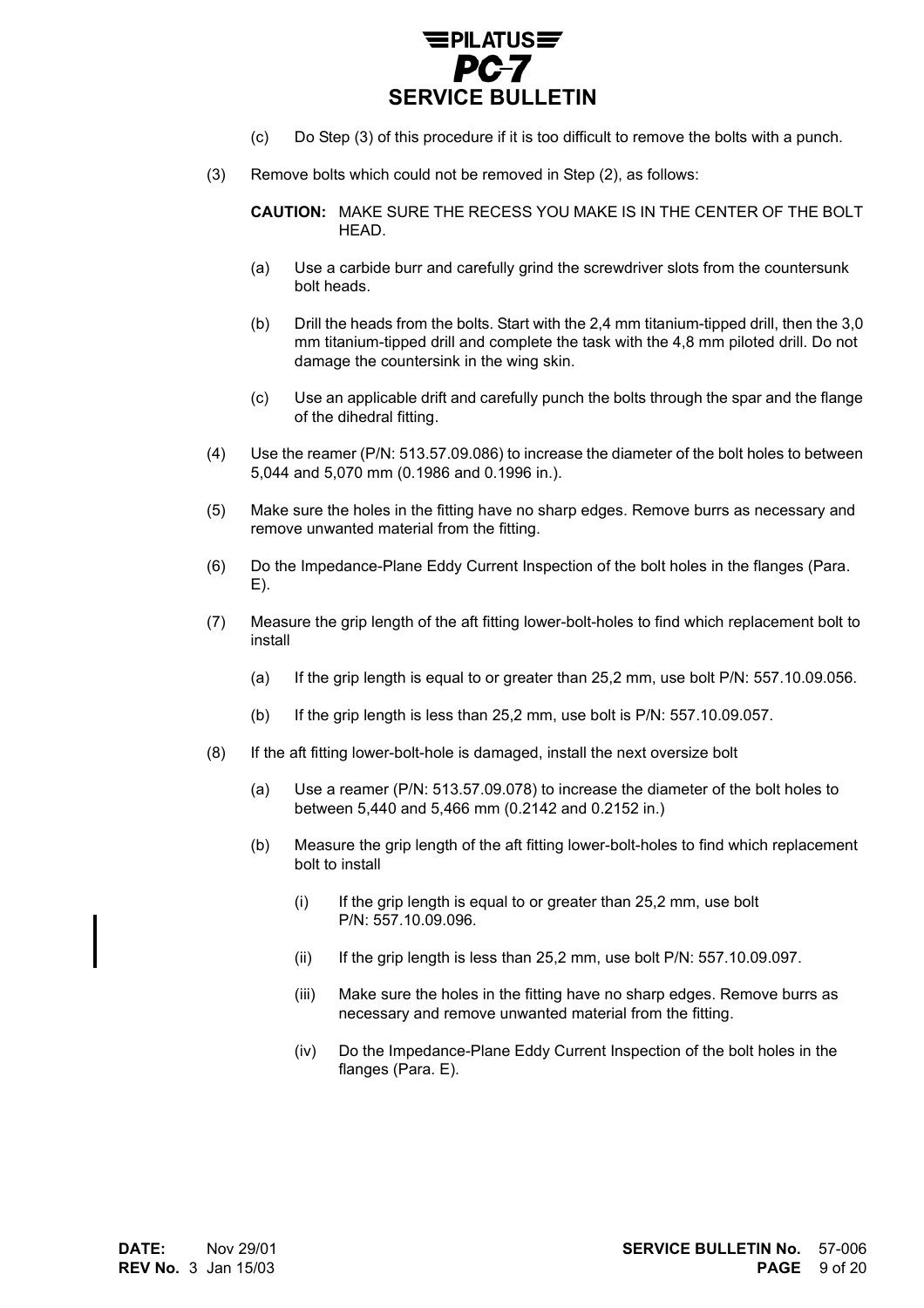

- (9) Measure the grip length of the aft fitting upper-bolt-holes to find which replacement bolt to install
	- (a) If the grip length is equal to or less than 27,0 mm, use bolt P/N: 557.10.09.058.
	- (b) If the grip length is greater than 27,0 mm, use bolt P/N: 557.10.09.059.
- (10) If the aft fitting upper-bolt-hole is damaged, install the next oversize bolt
	- (a) Use a reamer (P/N: 513.57.09.078) to increase the diameter of the bolt holes to between 5,440 and 5,466 mm (0.2142 and 0.2152 in.).
	- (b) Measure the grip length of the aft fitting lower-bolt-holes to find which replacement bolt to install
		- $(i)$  If the grip length is equal to or less than 27,0 mm, use bolt P/N: 557.10.09.098.
		- (ii) If the grip length is greater than 27,0 mm, use bolt P/N: 557.10.09.099.
		- (iii) Make sure the holes in the fitting have no sharp edges. Remove burrs as necessary and remove unwanted material from the fitting.
		- (iv) Do the Impedance-Plane Eddy Current Inspection of the bolt holes in the flanges (Para. E).
- (11) Obey the manufacturer's instructions and apply corrosion preventative (Item No. P04-012) to the shanks of the new bolts  $(1)$ ,  $(2)$ ,  $(5)$  and  $(6)$ .
- $(12)$  Install the new bolts  $(1)$ ,  $(2)$ ,  $(5)$  and  $(6)$ .
- (13) Install the new washers (3) and nuts (4). Torque the nuts (4) to between 4,0 and 5,0 Nm (35 to 45 lbf in.).
- (14) Clean unwanted sealant from the bolt head, nut and washer.
- (15) Repair the surface finish (clean, then apply primer and top coat) as necessary at the heads of the bolts (Ref. SRM, 51-10-02).
- (16) Apply Dinitrol AV 30 (Item No. P10-005C, liquid or spray) to the nuts (4) and washers (3) and to the upper and lower flanges of the aft dihedral fittings.

**NOTE:** This will give protection against corrosion.

#### **E. Eddy Current Inspection of the Aft-Dihedral-Fitting Bolt Holes (Ref. Fig. 6)**

This procedure is applicable to the 4 bolt holes in each fitting, which were reamed out in Para. D.

- (1) Calibrate the Eddy Current Instrument as follows:
	- (a) Initial gain 35 Db.
	- (b) Frequency 500 KHz.
	- (c) Alarm low OFF.
	- (d) Alarm high 40%.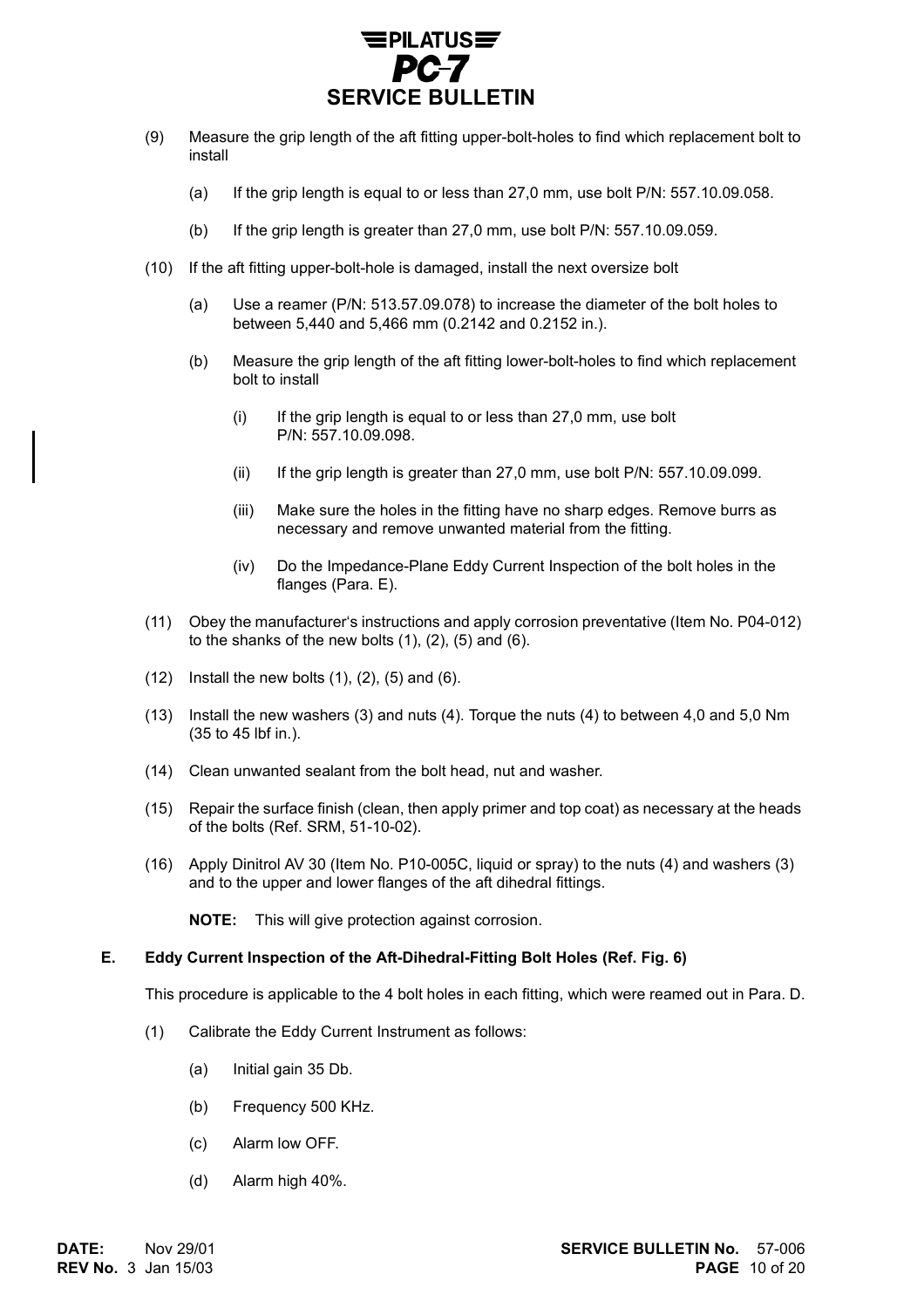

- (e) Probe selection Absolute.
- (2) Refer to the manufacturer's handbook and calibrate the instrument for an 80% upscale deflection from the 0.5 mm EDM slot of the calibration standard. Use the 5 mm diameter bolthole probe.
- (3) Put the probe inside one of the holes in the aft flange of the dihedral fitting.
- (4) Point the coil of the probe forward. Push the probe slowly down the hole and monitor for defect indications. A defect indication will be given at each material interface.
- (5) A lift off indication will be given as the coil goes completely through the dihedral fitting. Make a mark on the shaft of the probe level with the aircraft skin to show this position.
- (6) Pull the probe back into the dihedral fitting until you get a defect indication (this will occur after approximately 4 mm (0.16 in.)). Make a mark on the shaft of the probe level with the aircraft skin to show this position.
	- **NOTE:** This defect indication is caused by the interface of the dihedral fitting and the 2 mm angle.
- (7) Remove the probe from the hole. Lock the probe collar with its lower surface in the middle of the two marks made at Step (5) and (6).

**NOTE:** This will set the depth of the coil to scan the center of the dihedral fitting.

- (8) Point the probe coil forward and put the probe back into the hole until the probe collar touches the aircraft skin.
- (9) Do the balance procedure as given in the manufacturer's handbook. If the probe is not approximately balanced, do Steps (3) thru (9) again until the probe balances correctly.
- (10) Carefully turn the probe in the hole. Make sure the probe stays normal to the aircraft wing surface and do a scan around the bolt hole. Defect indications will show as a fast upscale movement of the indicator. Defect indications will normally be across the wing span.
- (11) Record the result of the inspection (Ref. Para.F).
- (12) Do Steps (3) thru (11) again for a scan of each bolt hole in the serviceable aft-dihedral fittings.
- **F. Defect Data for Eddy Current Inspection of the Aft Dihedral-Fitting Bolt Holes (Ref. Fig. 3)**
	- (1) Use the Inspection Report Form (Figure 3) to tell the result of the inspection to PILATUS (Ref. Para. I).
	- (2) Fittings with a defect indication that can be repeated:
		- Do not fly the aircraft until PILATUS has made an analysis of the results. PILATUS will make a decision on the repair, replacement or inspection frequency necessary for each aircraft.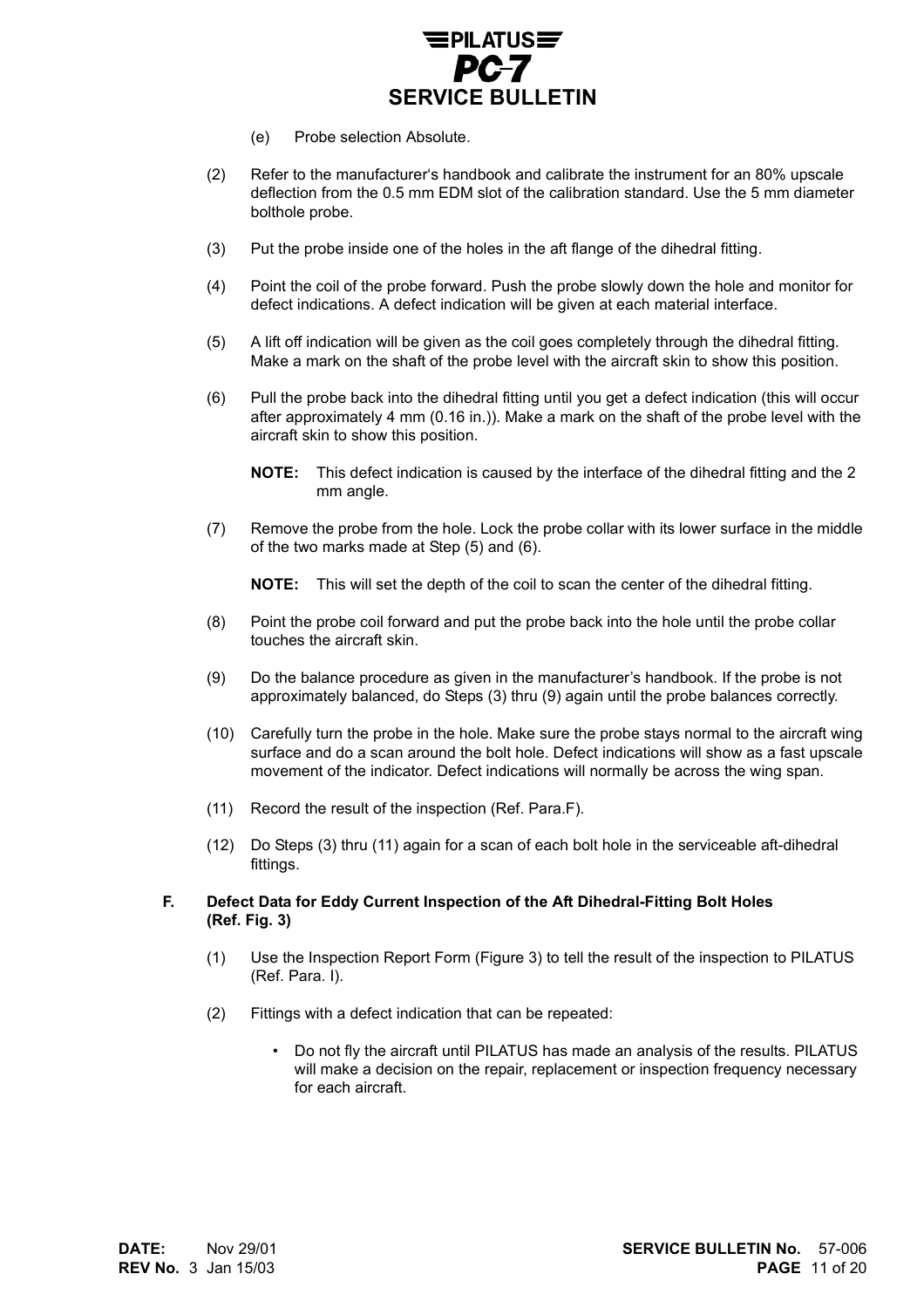

#### **G. Radiographic Inspection of the Forward Dihedral Fittings (Ref. Fig. 7)**

**WARNING:** RADIATION FROM AN X-RAY GENERATOR IS DANGEROUS. IT CAN CAUSE INJURY TO PERSONNEL.

**WARNING:** OBEY ALL APPLICABLE RADIATION SAFETY PRECAUTIONS.

**WARNING:** RADIOGRAPHIC PERSONNEL MUST WEAR A PERSONAL MONITOR AND THERMOLUMINESCENT DOSIMETER.

**CAUTION:** X-RAY TUBEHEAD POSITION IS VERY IMPORTANT. IF THE TUBEHEAD IS NOT IN THE CORRECT POSITION, YOU CAN GET INCORRECT RESULTS.

- (1) Set the safety barriers around the aircraft (Refer to Manufacturers Instructions and local instructions).
- (2) Put the X-ray equipment in position on the aircraft. Align the X-ray tubehead against the wing, so that it is 25 mm from the forward-dihedral-bracket fastener in the direction of the span.
- (3) Make sure there are no personnel in the radiographic danger area.
- (4) Use the Exposure Table 1 to expose the films, to get a density of between 1.5 and 2.5 adjacent to the fastener to be inspected.

| Exposure No. | Position             | <b>KV</b> | mA | Time in<br><b>Minutes</b> | SOD | Film Type           |
|--------------|----------------------|-----------|----|---------------------------|-----|---------------------|
| 1            | Left lower inboard   | 100       | 4  | 1,5                       | Nil | D7 Pb 20 cm x 10 cm |
| 2            | Left lower outboard  | 100       | 4  | 1,5                       | Nil | D7 Pb 20 cm x 10 cm |
| 3            | Left upper inboard   | 100       | 4  | 1,5                       | Nil | D7 Pb 20 cm x 10 cm |
| 4            | Left upper outboard  | 100       | 4  | 1,5                       | Nil | D7 Pb 20 cm x 10 cm |
| 5            | Right lower inboard  | 100       | 4  | 1,5                       | Nil | D7 Pb 20 cm x 10 cm |
| 6            | Right lower outboard | 100       | 4  | 1,5                       | Nil | D7 Pb 20 cm x 10 cm |
|              | Right upper inboard  | 100       | 4  | 1,5                       | Nil | D7 Pb 20 cm x 10 cm |
| 8            | Right upper outboard | 100       | 4  | 1,5                       | Nil | D7 Pb 20 cm x 10 cm |

#### Forward Dihedral Fitting - Exposure Table Table 1

- (5) When the X-ray inspection is complete:
	- Remove the barriers from around the aircraft
	- Remove the X-ray equipment
- (6) Record the result of the inspection (Ref. Para. H).

#### **H. Defect Data for Radiographic Inspection of the Forward Dihedral Flanges (Ref. Fig. 4)**

- (1) Use the Inspection Report Form (Fig. 4) to tell the result of the inspection to PILATUS (Ref. Para. I).
- (2) All dihedral fittings with a crack indication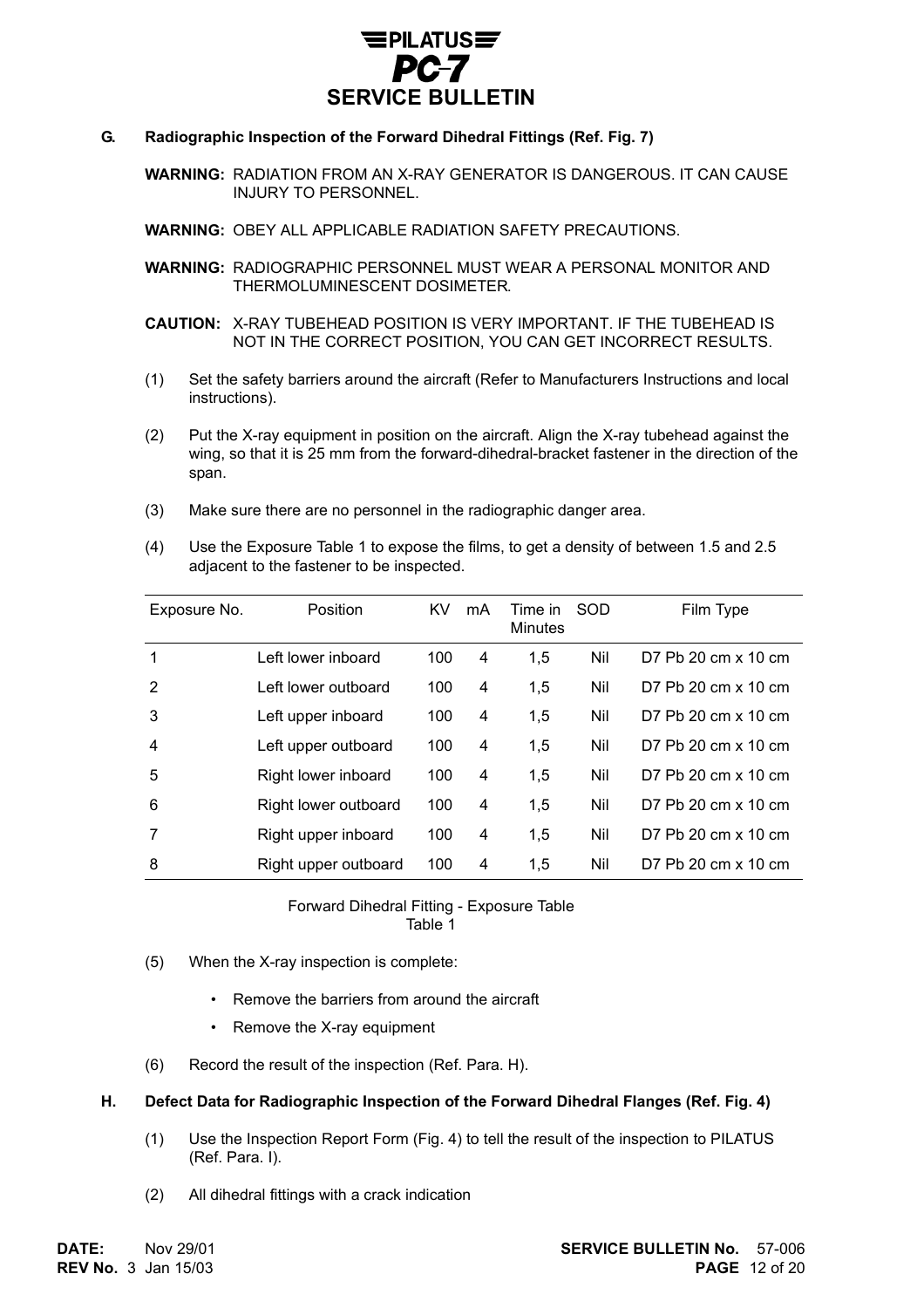

- Reject fittings with a crack indication.
- Do not fly the aircraft until PILATUS has made an analysis of the results. PILATUS will make a decision on the repair, replacement or inspection frequency necessary for each aircraft.

#### **I. Report of Inspection Results (Ref. Fig. 3 and Fig. 4)**

(1) Use a **photocopy** of the Inspection Report Forms (Fig. 3 and Fig. 4) to show the location and length of cracks if found. If an aircraft has a fitting with no crack indication, use the Inspection Report Form to tell Pilatus the aircraft details. Give as many of the aircraft details as are known and send or fax the completed form(s), to

PILATUS AIRCRAFT LTD., MCT, PC-7 Technical Support Department 6371 STANS, **SWITZERLAND** Fax No. + 41 41 610 33 51

#### **J. Close up**

- (1) Extend the landing gear and make sure that it is fully down and locked (Ref. AMM, 32-30-00, Page Block 201).
- (2) Install panels LB3 and RB3 (Ref. AMM, 12-00-00, Page Block 1).
- (3) Lower the aircraft to the ground (Ref. AMM, 07-00-00, Page Block 1).
- (4) Refuel the aircraft (Ref. AMM, 12-11-28, Page Block 301).
- (5) Remove all tools and materials from the work area. Make sure the work area is clean.

#### **K. Documentation**

(1) Make an entry in the Aircraft Logbook that this Service Bulletin has been incorporated.

#### **4. Accomplishment Instructions - Spares**

Not applicable.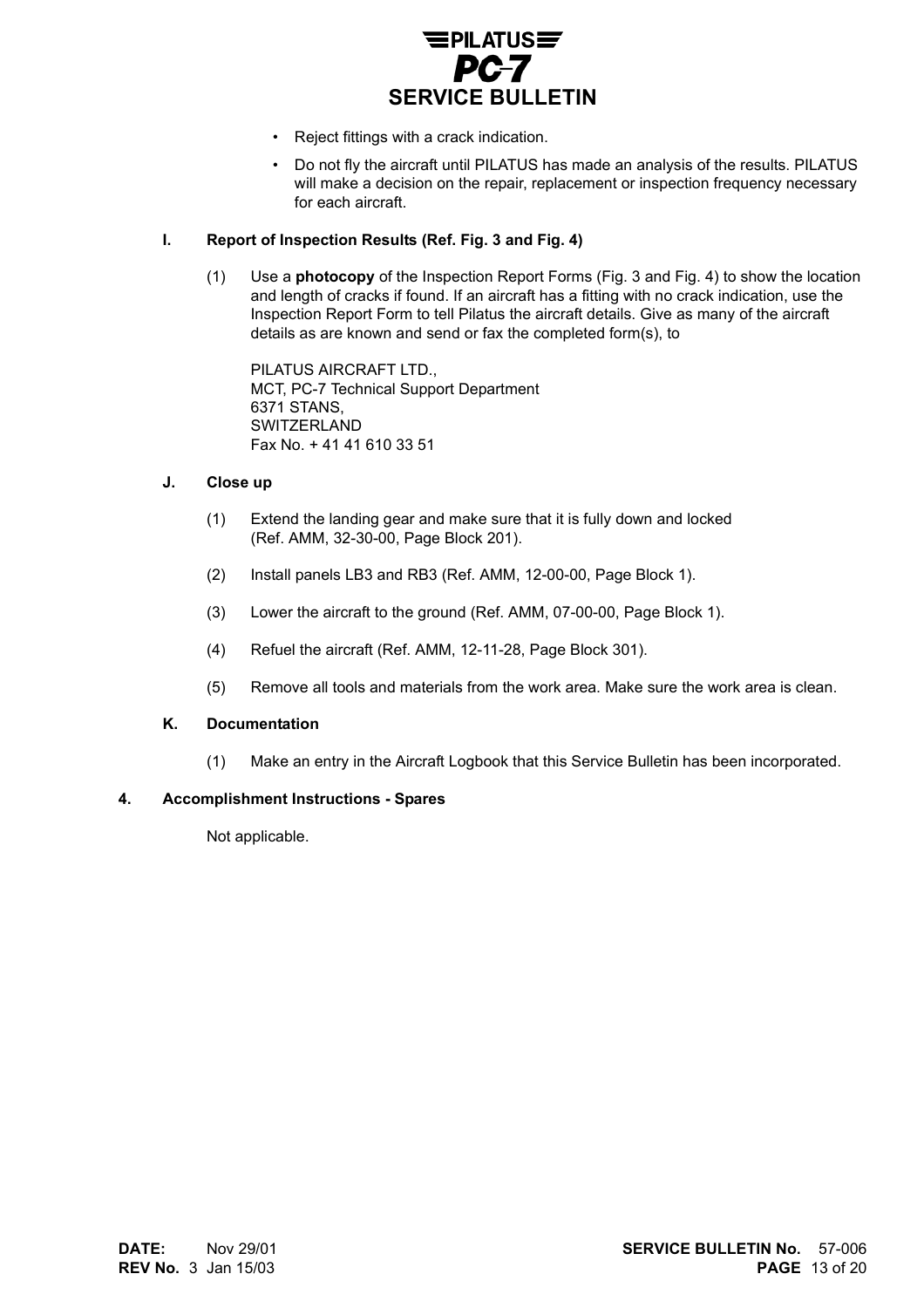



Eddy Current Inspection of the Wing Aft-Dihedral Fittings - Surface and Scan Path Data Figure 1

**REV No.** 3 Jan 15/03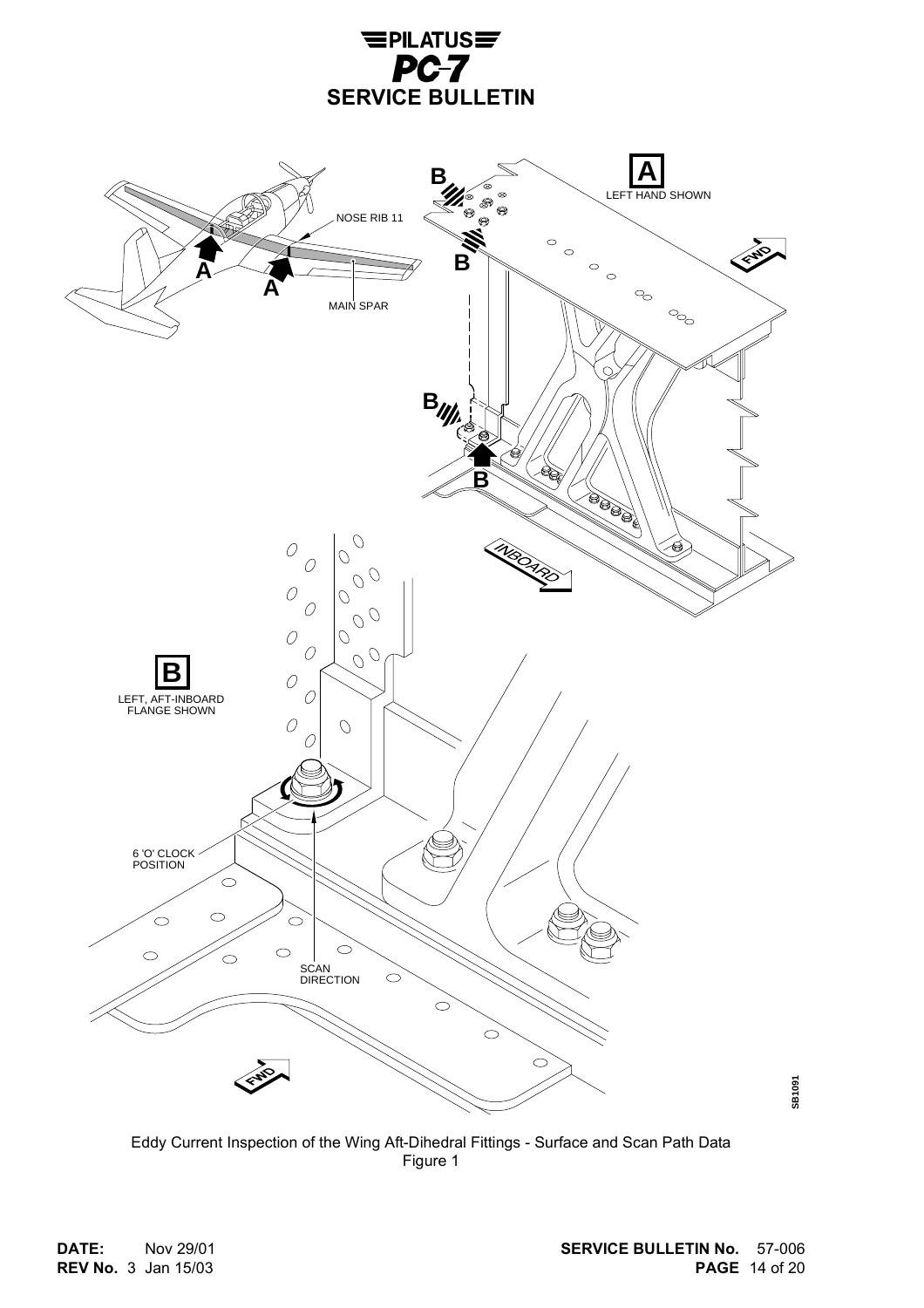



Eddy Current Inspection of the Wing Aft-Dihedral Fittings - Permitted Crack Damage Area Figure 2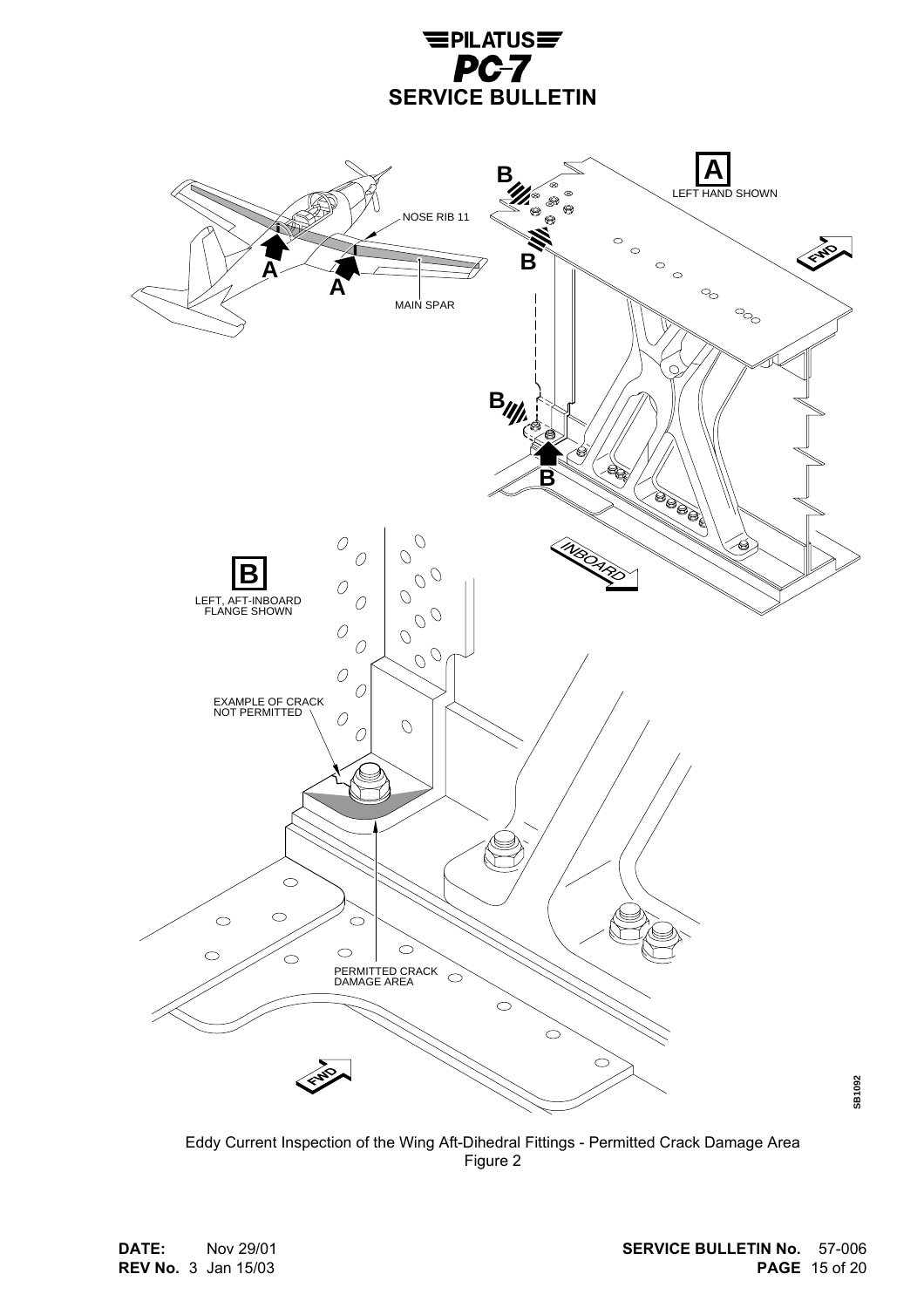



| DATE: | MSN:<br><b>AIRCRAFT</b> | <b>ELYING HOURS:</b><br>. . |
|-------|-------------------------|-----------------------------|
|-------|-------------------------|-----------------------------|

**SB1089**

# Aft Dihedral Fittings - Inspection Report Form (Eddy Current) Figure 3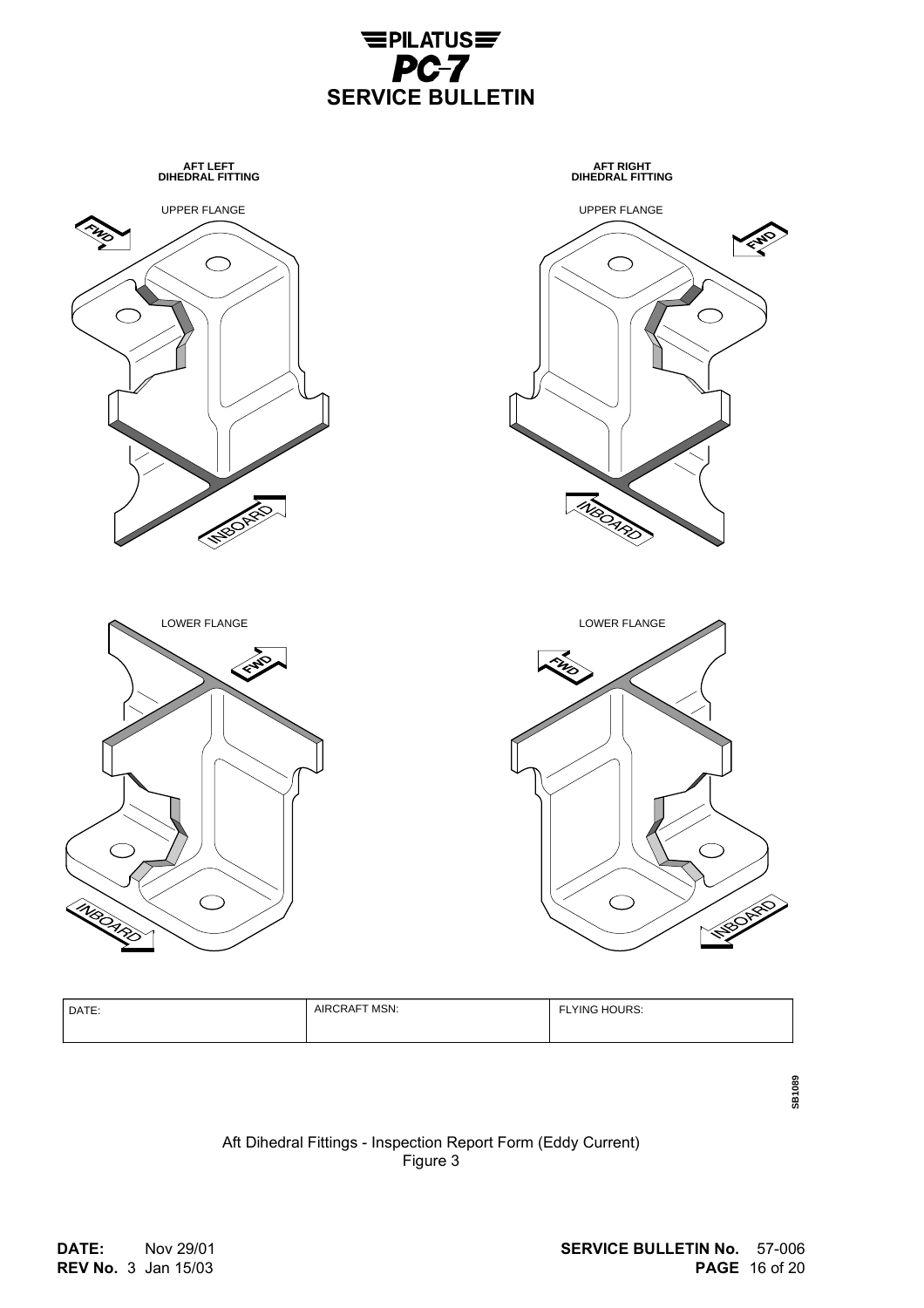

**SERVICE BULLETIN**

 $E$ PILATUS $E$ PC-7

| DATE: | AIRCRAFT MSN: | <b>FLYING HOURS:</b> |
|-------|---------------|----------------------|
|-------|---------------|----------------------|

Forward Dihedral Fittings - Inspection Report Form (Radiographic) Figure 4

**SB1090**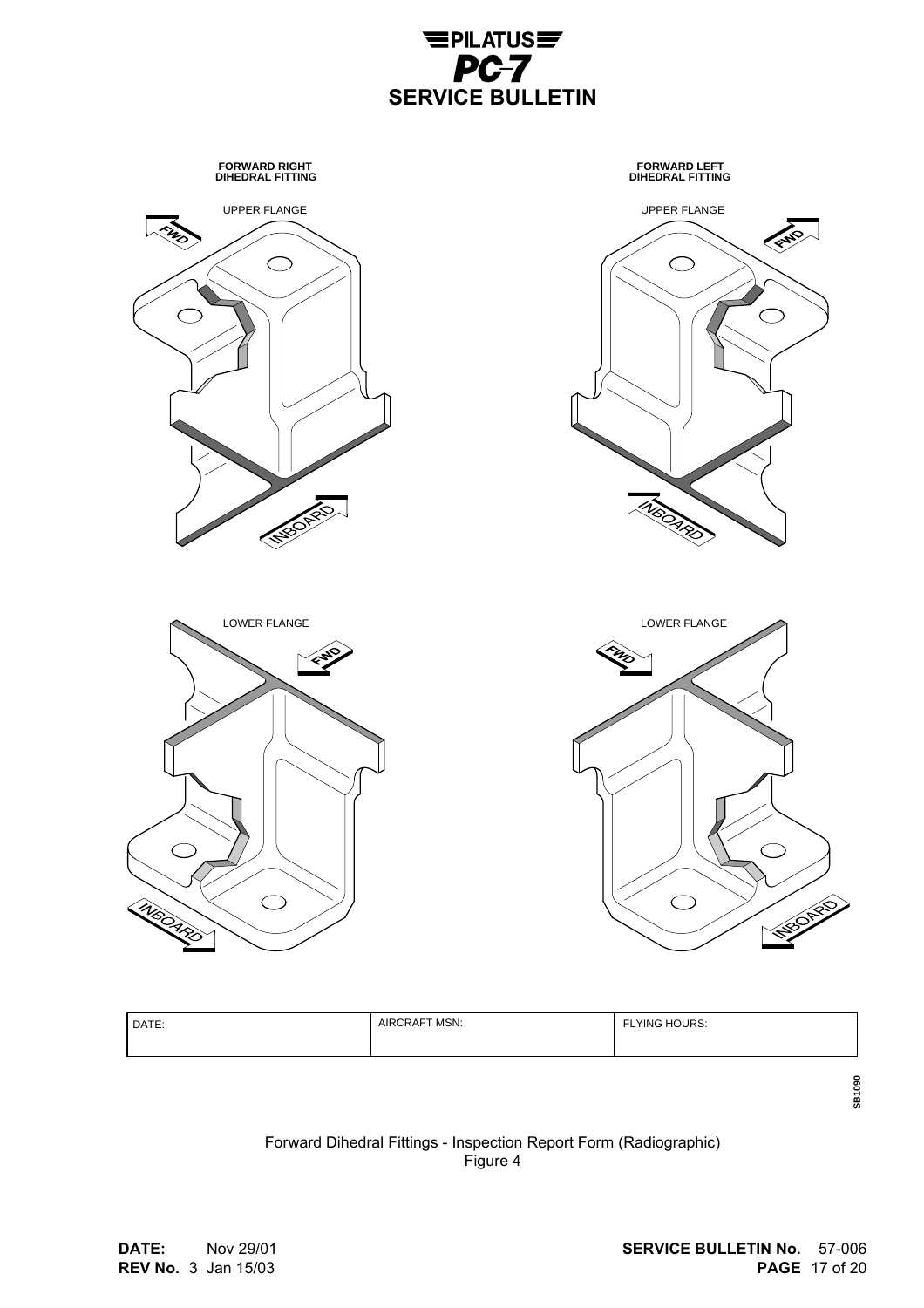



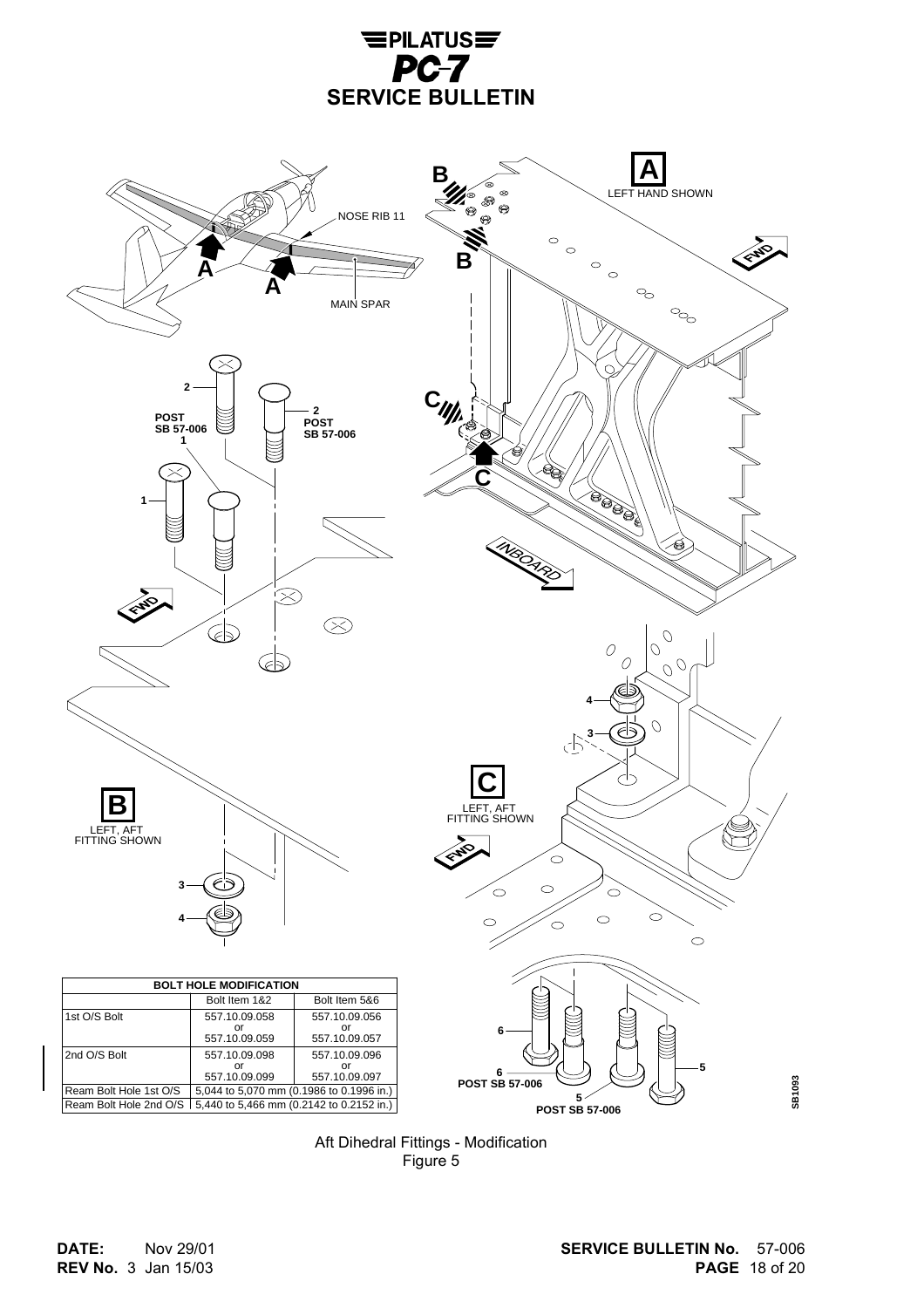



**SB1110**

Eddy Current Inspection of the Wing Aft-Dihedral-Fitting Bolt-Holes - Scan Path Data Figure 6